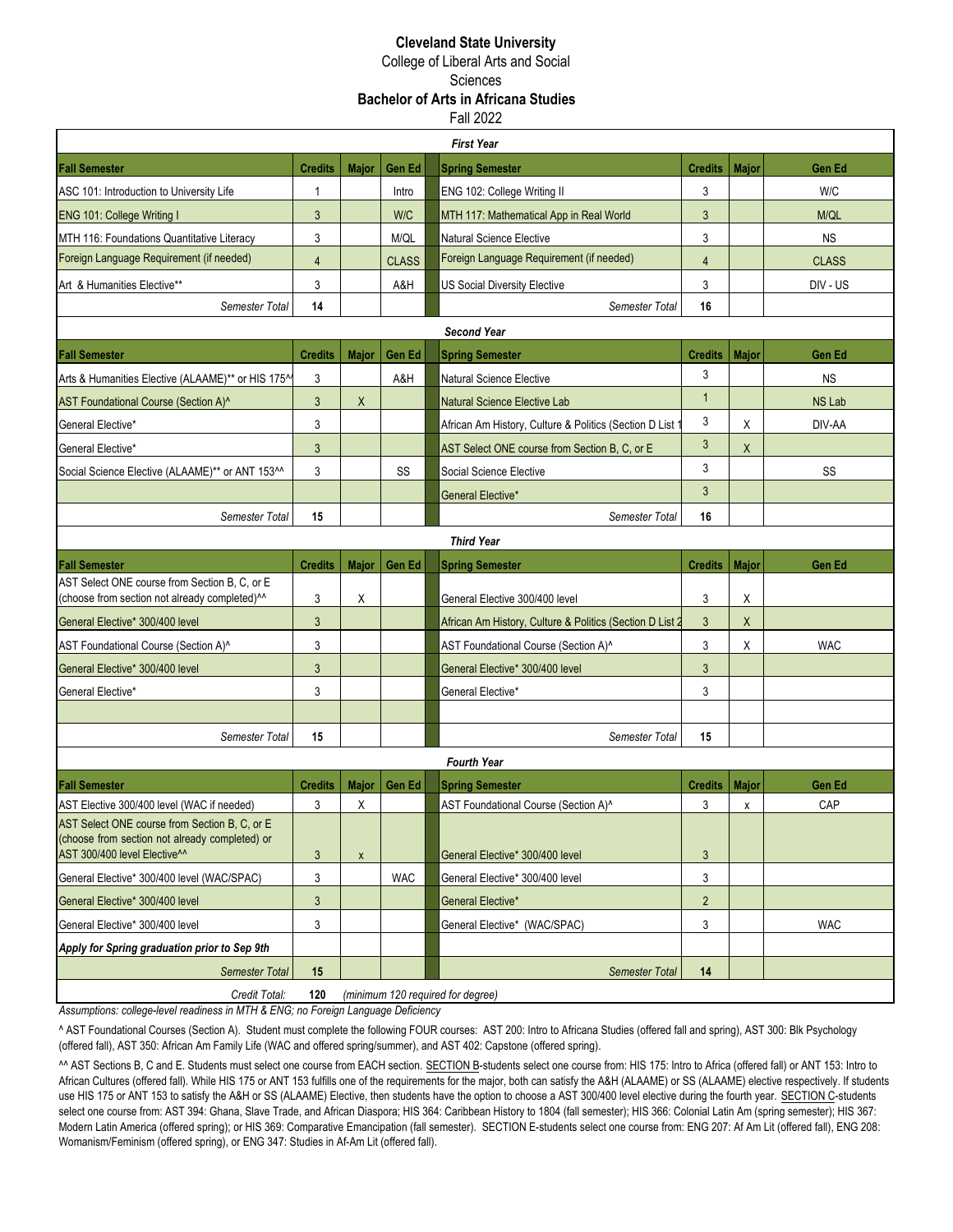### **Cleveland State University** College of Liberal Arts and Social Sciences **Bachelor of Arts in Africana Studies** Fall 2022

^^^AST African American History, Culture, and Politics (Section D). Student must select TWO courses: one from list 1 and the other from list 2. LIST 1: HIS 215: Af Am Hist to 1877 (offered fall and spring), HIS 216: AF Am Hist to since 1877 (offered fall and spring), or UST 202: Cleve: The Af Am Exp (offered fall and spring). LIST 2: PSC 301: Urban Politics and Policy (offered spring), PSC 305: Cul Diversity in US Politics (offered fall and spring), or PSC 311: Civil Rights and Civil Liberties (offered spring).

*Due to the sequence of courses in the Africana Studies major curriculum, it is strongly advised students work closely with the director and general education advisor to ensure efficiency while moving through the requirements.*

### **College/ Program Notes:**

The plan above is a suggested guide to ensure that all General Education, College, University, and Major requirements are met within 4 years of study. Students may deviate from the suggested placement of Gen Ed courses, although the M/QL and W/C requirements should be completed during the first year of study.

#### **University Notes:**

\*General Electives ensure that a student accumulates the minimum credit hour totals needed for graduation. Students must have a minimum of 120 total credit hours, of which a minimum of 42 credit hours must be upper division (300 or 400-level courses). Depending upon other elective choices made, students may not need as many general electives as indicated above, or may need additional electives.

| lGen Ed Kev:                                                                                                                                                                            |  |  |  |
|-----------------------------------------------------------------------------------------------------------------------------------------------------------------------------------------|--|--|--|
| ISS = Social Sciences Requirement (2 courses from different departments**) ** Of the SS and A&H courses, one must be focused on Africa, Latin America, Asia or the Middle East (ALAAME) |  |  |  |

INTRO = Introduction to University Life Requirement (one course) A&H = Arts & Humanities Requirement (2 courses from different departments\*\*)

W/C = Writing/Composition Requirement (two courses; C or better required) DIV = Social Diversity Requirement (2 courses; one US Diversity and one African American Exp.) M/QL = Mathematics/Quantitative Literacy Requirement (two courses) WAC/SPAC = Writing/Speaking Across the Curriculum Requirement (3 courses, one in the major)

NS = Natural Sciences (two courses, one of which must have a lab) CAP = Capstone Requirement

This information is provided solely for the convenience of the reader, and the University expressly disclaims any liability which may otherwise be incurred. This publication is neither a contract nor an offer to make a contract. While every effort has been made to ensure the accuracy of the information, the University reserves the right to make changes at any time with respect to course offerings, degree requirements, services provided, or any other subject addressed herein.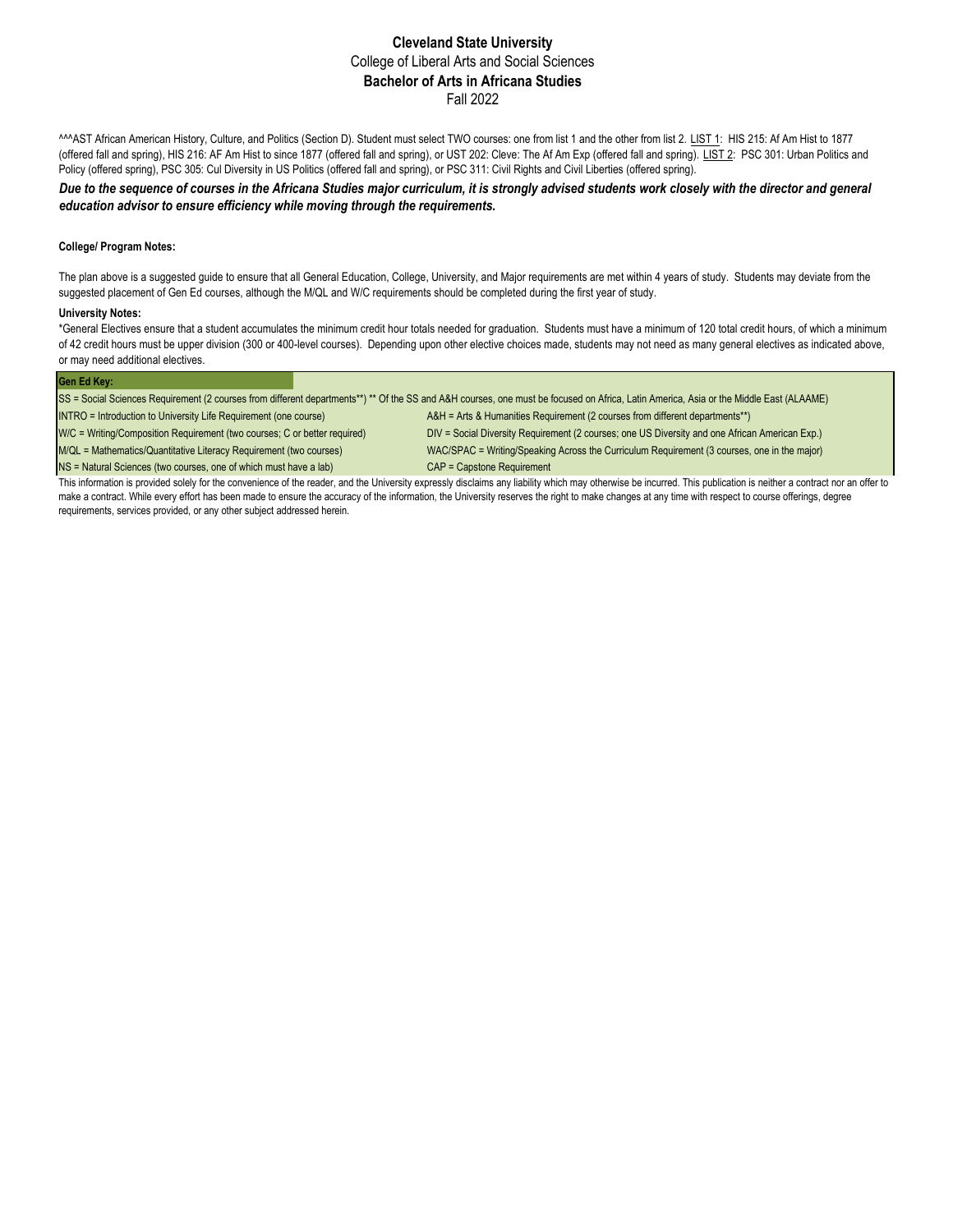# Cleveland State University College of Liberal Arts and Social Sciences Bachelor of Arts in Africana Studies

### Cleveland State University Monte Ahuja College of Business Bachelor of Science in Healthcare Management

### Two Majors & Two Degrees – Course Degree Map

| <b>First Year</b>                               |    |            |                          |                                          |                |            |              |
|-------------------------------------------------|----|------------|--------------------------|------------------------------------------|----------------|------------|--------------|
| <b>Fall Semester</b>                            |    |            | Credits   Major   Gen Ed | Spring Semester                          | <b>Credits</b> |            | Major Gen Ed |
| ASC 101: Introduction to University Life        |    |            | Intro                    | <b>ENG 102: College Writing II</b>       |                |            | W/C          |
| <b>ENG 101: College Writing I</b>               |    |            | W/C                      | OSM 202: Into to Business Analytics      |                | <b>HCM</b> | M/QL         |
| STA 147: Statistical Concepts with Applications |    | <b>HCM</b> | M/QL                     | Natural Science Elective                 |                |            | <b>NS</b>    |
| Foreign Language Requirement (if needed)        |    |            | <b>CLASS</b>             | Foreign Language Requirement (if needed) |                |            | <b>CLASS</b> |
| HCA 150: Intro. Healthcare Management           |    | <b>HCM</b> |                          | Social Science - PSY 101                 |                | <b>HCM</b> | <b>SS</b>    |
|                                                 |    |            |                          |                                          |                |            |              |
| Semester Total                                  | 14 |            |                          | Semester Total                           | 16             |            |              |

| <b>Second Year</b>                                        |                |            |                |                                                                                                 |                |            |              |
|-----------------------------------------------------------|----------------|------------|----------------|-------------------------------------------------------------------------------------------------|----------------|------------|--------------|
| <b>Fall Semester</b>                                      | <b>Credits</b> |            | Major   Gen Ed | <b>Spring Semester</b>                                                                          | <b>Credits</b> |            | Major Gen Ed |
| ACT 221: Introductory Accounting I                        |                |            |                | ACT 222: Introductory Accounting II                                                             |                | <b>HCM</b> |              |
| AST 200: Introduction to Africana Studies (Section<br>A)^ |                | <b>AST</b> | DIV-AA         | <b>ECN 201: Principles of Macroeconomics</b>                                                    |                | <b>HCM</b> |              |
| ECN 202: Principles of Microeconomics                     |                | <b>HCM</b> | SS             | Select ONE course from African Diaspora History &<br><b>Culture (Section C)</b>                 |                | <b>AST</b> | <b>DIV</b>   |
| <b>HSC 203: Medical Terminology</b>                       |                | <b>HCM</b> |                | MGT 321: Organizational Behavior                                                                |                | <b>HCM</b> |              |
| GAD 250: Business Communication (WAC)                     |                | <b>HCM</b> | <b>WAC</b>     | Select ONE course from African American History,<br>Culture, & Politics (Section D, List 1) ^^^ |                | <b>AST</b> | DIV-AA       |
| Natural Science Elective Course & Lab                     |                |            | NS Lab         |                                                                                                 |                |            |              |
| Semester Total                                            | 17             |            |                | Semester Total                                                                                  | 15             |            |              |

| <b>Third Year</b>                                 |                |            |                |                                                                                                                                                                   |                |            |              |
|---------------------------------------------------|----------------|------------|----------------|-------------------------------------------------------------------------------------------------------------------------------------------------------------------|----------------|------------|--------------|
| <b>Fall Semester</b>                              | <b>Credits</b> |            | Major   Gen Ed | <b>Spring Semester</b>                                                                                                                                            | <b>Credits</b> |            | Major Gen Ed |
| HCA 301: American Healthcare Systems              |                | <b>HCM</b> |                | HCA 401: Healthcare Financial Management                                                                                                                          |                | <b>HCM</b> |              |
| Social Science (ALAAME) or Section B (ANT 153) ^^ |                | <b>AST</b> | 55             | HCA 420: Management of Healthcare Organizations                                                                                                                   |                | <b>HCM</b> |              |
| AST 300: Black Psychology (Section A)^            |                | AST        | DIV-AA         | <b>HCA 415: Medical Care Organization</b>                                                                                                                         |                | <b>HCM</b> |              |
| IST 352: Health Information Technology App.       |                | <b>HCM</b> |                | African American History, Culture, & Politics<br>(Section D, List 2)<br>Student pursuing dual degree must take PSC 305:<br>Cultural Diversity in U.S. Politics^^^ |                | <b>AST</b> | DIV-U.S.     |
| FIN 351: Intro to Financial Management            |                | <b>HCM</b> |                | AST 350: African American Family Life (WAC,<br>Section A)^                                                                                                        | 3              | <b>AST</b> | <b>WAC</b>   |
|                                                   |                |            |                |                                                                                                                                                                   |                |            |              |
| Semester Total                                    | 15             |            |                | Semester Total                                                                                                                                                    | 15             |            |              |

|                                                                                                          |                         |            |        | <b>Fourth Year</b>                                                             |                |            |                         |
|----------------------------------------------------------------------------------------------------------|-------------------------|------------|--------|--------------------------------------------------------------------------------|----------------|------------|-------------------------|
| <b>Fall Semester</b>                                                                                     | <b>Credits</b>          | Major      | Gen Ed | <b>Spring Semester</b>                                                         | <b>Credit</b>  | Major      | Gen Ed                  |
| Arts & Humanities Elective (ALAAME)** or<br>Section B (HIS 175)^^                                        |                         | AST        | A&H    | Select ONE course from Africana Studies Elective<br><b>Courses (Section F)</b> |                | <b>AST</b> |                         |
| <b>African American Literature (Section E)</b>                                                           | $\overline{\mathbf{z}}$ | <b>AST</b> |        | HCA 460: Healthcare Management Strategy                                        | $\overline{3}$ | <b>HCM</b> |                         |
| Students pursuing dual degree must take ENG<br>347: Studies in African American Literature <sup>11</sup> |                         |            |        |                                                                                |                |            |                         |
| Arts & Humanities Elective                                                                               | 3                       |            | A&H    | Concentration Elective: WAC or SPAC                                            | p              |            | <b>HCM/AST WAC/SPAC</b> |
| HCA 455: Analysis of Healthcare Markets                                                                  |                         | <b>HCM</b> |        | AST 402: Capstone (Section A)^                                                 | $\overline{3}$ | <b>AST</b> | CAP                     |
| <b>HCA 440: Healthcare Law</b>                                                                           | 3                       | <b>HCM</b> |        | HCA 490: Healthcare Internship                                                 | 3              | <b>HCM</b> |                         |
| Apply for Spring graduation prior to Sep 9th                                                             |                         |            |        |                                                                                |                |            |                         |
| Semester Total                                                                                           | 15                      |            |        | Semester Total                                                                 | 15             |            |                         |

Credit Total: 120 - 122<sup>\*\*</sup>If student needs both foreign language courses (minimum 120 required for degree)